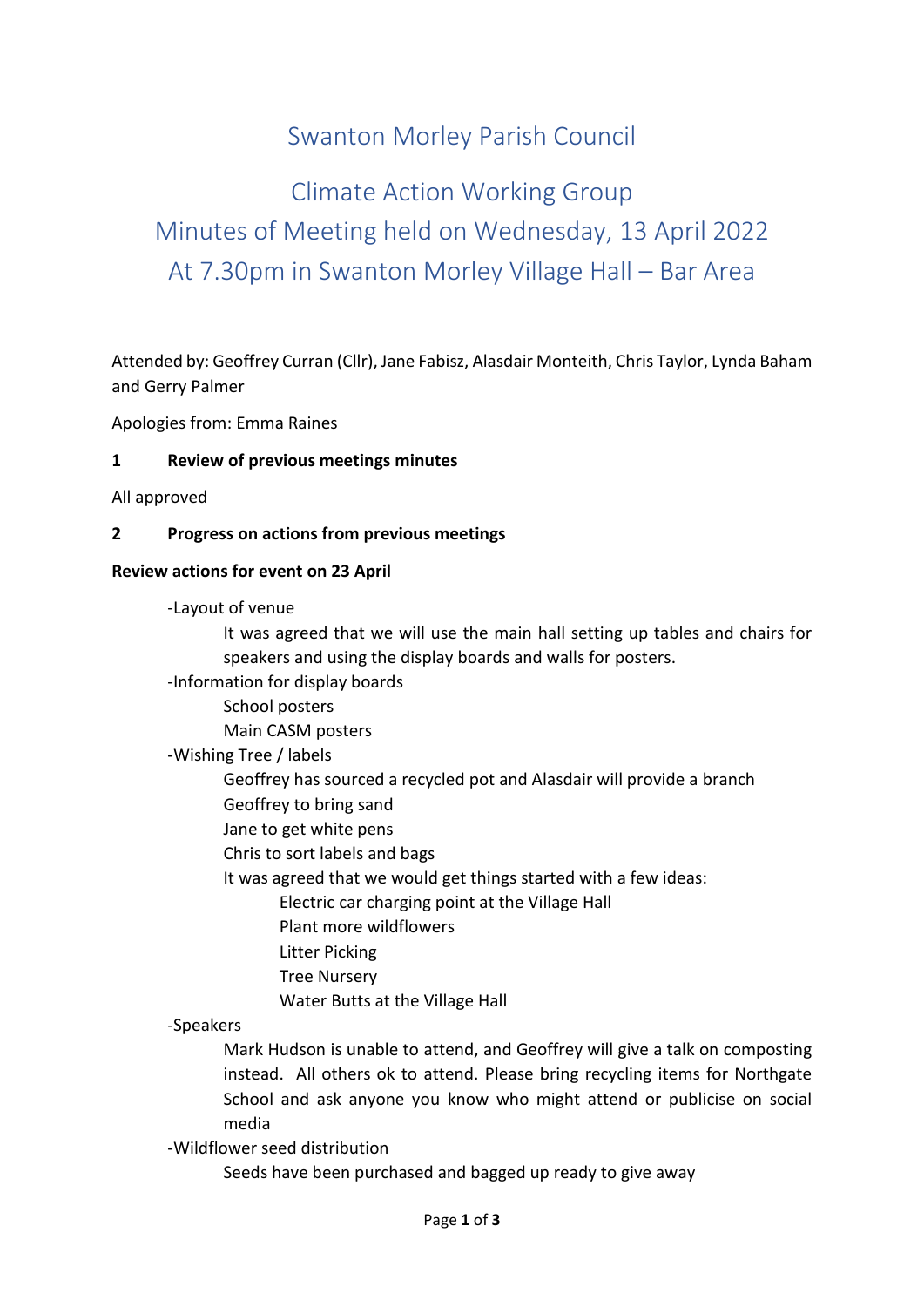Linda B to make seed bombs with remainder of seeds

- -Publicity for event
	- Everyone to share on social media including CASM and SM facebook pages Jane to contact EDP and other local media to share event
- -Time of arrival to set up hall
	- It was agreed that an hour before will be sufficient so 9.30am start time to set up.

Jane and Alasdair to sort suitable non-descript background music.

Total cost of event to date:

| <b>TOTAL</b>    | £408.38 |
|-----------------|---------|
| Seeds           | £49.99  |
| Labels and bags | £9.08   |
| Leaflets        | £56.51  |
| Posters and     |         |
| Display Boards  | £292.80 |

It was noted that the Church have a St George's Day event where refreshments will be on offer so we can encourage anyone to visit after.

## **3. Update from Breckland climate action**

Geoffrey provided an update: Michel Bolaboto and Greg Pearson are climate officers at Breckland Council and Greg has agreed to attend the event on 23 April. We can pass on any thought / wishes from the tree if appropriate and/or find out if any funding is available to support the CASM and /or Parish Council to action any of the suggestions.

It may be that they can attend a monthly meeting as well to talk to the group about what Breckland is doing in relation to the climate emergency.

We can also ask about whether there is any funding available for an electric car charging point at the Village Hall.

#### **4. Tree and Hedge Survey**

Geoffrey has sent a blank form to Kelly to send out to anyone who has planted trees in the last few years so we can monitor progress in the future.

# **5. Tree Nursery**

Contact has been made with James Keith re the small plot in the corner of the allotment patch. He has agreed verbally but would be better to have it in writing – Jane to speak to Kelly.

Alasdair has been in touch with Norfolk County Council (Emma Stone) who have said that funding is available for the project.

Alasdair explained that the best time to plant saplings would be in October and proposed that we hold a planning festival then to get the project started. The aim is to start with about 30 saplings collected from the woodland areas that would otherwise die off. Gerry said that the